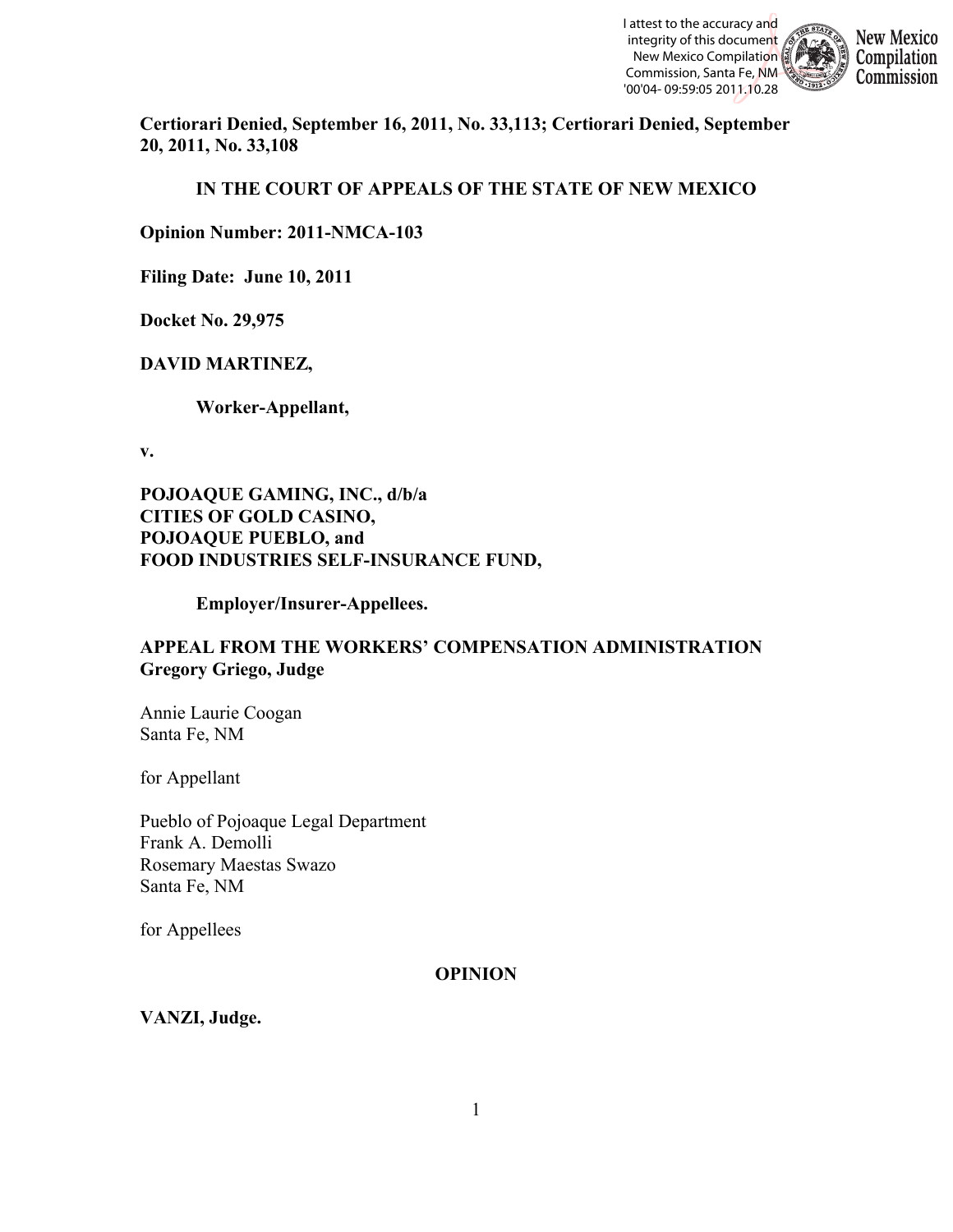**{1}** This is the second time this case has come before us for review. *See Martinez v. Cities of Gold Casino* (*Martinez I*), 2009-NMCA-087, 146 N.M. 735, 215 P.3d 44, *cert. denied*, 2009-NMCERT-007, 147 N.M. 361, 223 P.3d 358. In the first appeal, we held that the Workers' Compensation Judge (WCJ) had the authority to order employer, Cities of Gold Casino (the Casino), to rehire employee, David Martinez (Worker), after the Casino fired Worker in retaliation for filing a workers' compensation claim. *Id.* ¶ 37. We affirmed the WCJ on the adequacy of the remedies available under the bad faith and retaliatory discharge provisions of the Worker's Compensation Act (Act) and on the constitutionality of the cap on attorney fees set forth in NMSA 1978, Section 52-1-54(I) (2003). *Martinez I*, 2009- NMCA-087, ¶¶ 34-36. Worker now appeals from the WCJ's decision that Worker could not be rehired by the Casino. Worker also asks this Court to award pre- and post-judgment interest on the bad faith awards and fees previously ordered by the WCJ and to allow the payment of attorney fees when an employer has acted in bad faith.

## **BACKGROUND**

**{2}** We briefly review the parties and the facts that gave rise to the original controversy, which are set forth in detail in *Martinez I*. The Casino is a commercial business enterprise that is owned and operated by Pojoaque Gaming, Inc. (PGI). PGI is an independent corporation owned by Pojoaque Pueblo (Pueblo), a federally recognized Indian tribal government. Another independent tribal entity, the Pueblo of Pojoaque Gaming Commission (PPGC), is responsible for issuing gaming licenses that certain employees are required to possess pursuant to the gaming compact between the tribe and the State of New Mexico. Art Garcia, a high-level supervisor above Worker, is an employee of both PGI and PPGC. Finally, the Food Industries Self-Insurance Fund (FISIF) is the workers' compensation insurance carrier PGI contracted with to provide workers' compensation insurance for the employees of the Casino.

**{3}** In February 2006, Worker filed a claim with the Workers' Compensation Administration (WCA) against PGI alleging that he was injured while working as a manager at the Casino. The parties were unable to successfully mediate the claim and, as a result, the case went to trial before the WCJ. Art Garcia was present at the trial and testified against Worker. On November 21, 2006, the WCJ filed a memorandum opinion finding for Worker and stating that Worker was entitled to medical and compensation benefits.

**{4}** Eight days after the WCJ's opinion was entered, the PPGC suspended Worker's license, and Worker was banned from the Casino premises until further notice. On January 25, 2007, Worker's license was permanently revoked by PPGC resulting in the termination of his employment at the Casino.

**{5}** After his termination, Worker filed a complaint with the WCA against PGI, the Pueblo, PPGC, and FISIF alleging bad faith, unfair claims processing, and retaliation as a direct result of the initial complaint he had filed with the WCA. Worker's claims were brought pursuant to NMSA 1978, Sections 52-1-28.1 (1990) and 52-1-28.2 (1990), which prohibit unfair and bad faith claim-processing practices and retaliation against employees seeking benefits. Defendants filed motions to dismiss for lack of subject matter jurisdiction,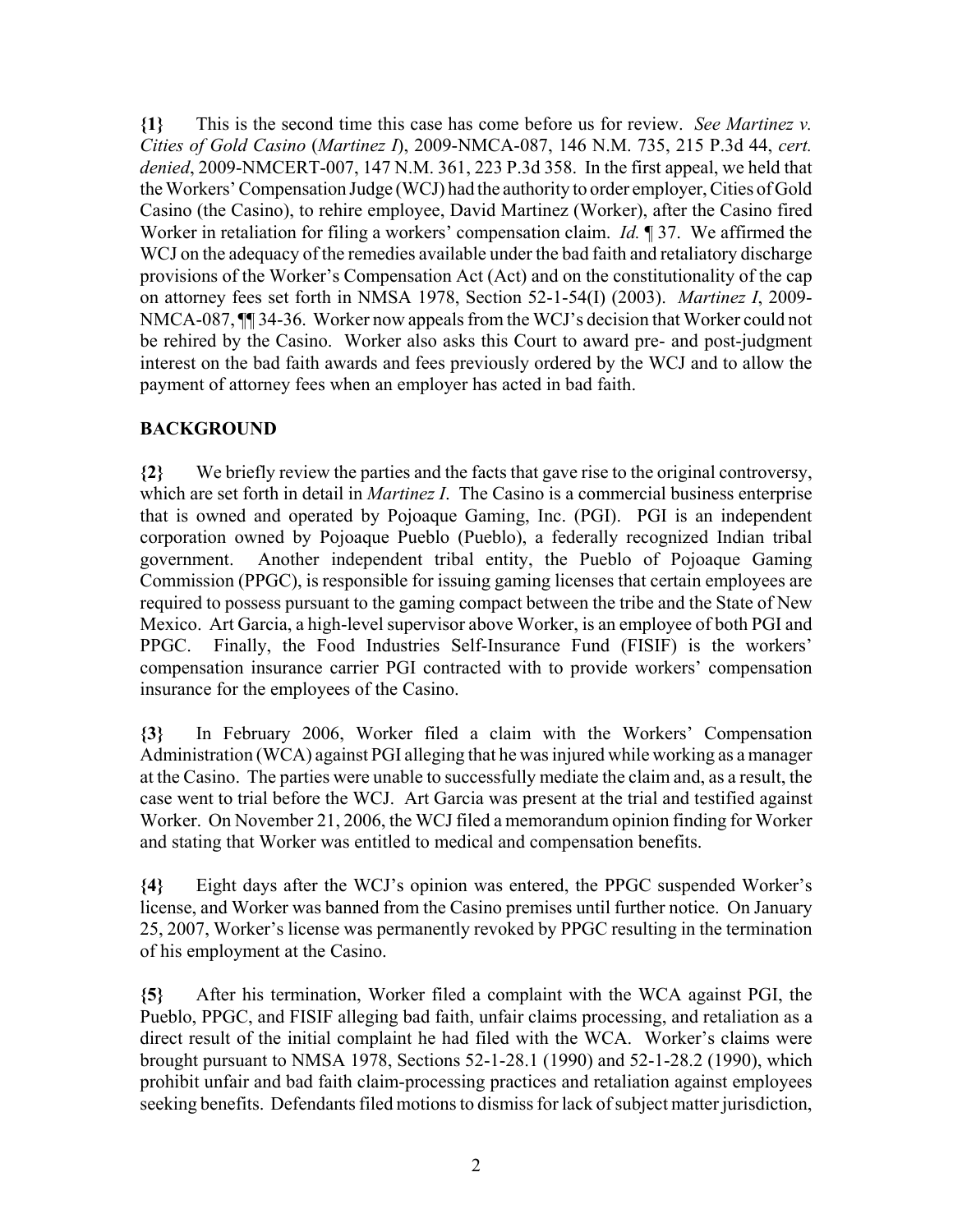and the WCJ concluded that PPGC was never Worker's employer and that it was immune from suit pursuant to its status as a tribal entity possessing sovereign immunity. Worker's complaint against PPGC was dismissed. However, the WCJ held that PGI had waived its sovereign immunity, and Worker's complaint against PGI could proceed.

**{6}** On April 1, 2008, the WCJ issued a compensation order on the bad faith, unfair claims processing, and retaliation claims brought by Worker. The WCJ found that the revocation notice relied on non-existent evidence to support the decision to revoke Worker's gaming license. The WCJ further noted that Art Garcia, an employee of both PGI and PPGC who had testified at Worker's earlier compensation claim trial, had provided inaccurate or incomplete information to the PPGC. "By inference of timing," the WCJ stated, the information provided by Art Garcia was "intended to retaliate against Worker for his successful claim for workers' compensation." Accordingly, the actions of PGI constituted bad faith under Section 52-1-28.1(B). The WCJ awarded Worker a twenty-five percent increase in his initial compensation award for PGI's violation of this provision of the Act. In addition, the WCJ found that the actions of PGI were "intended to result in license revocation for Worker, with the intent of terminating Worker's employment with [PGI]." Thus, the WCJ concluded that PGI's actions constituted retaliation against Worker for seeking workers' compensation benefits in violation of Section 52-1-28.2. The WCJ imposed a \$2500 penalty against PGI, payable to the WCA pursuant to the remedy provisions contained in Section 52-1-28.2(C) and (D). Although Section 52-1-28.2(B) requires employers who retaliate against employees for seeking workers' compensation benefits to rehire, the WCJ concluded that it had no authority to do so because it could not require PPGC to license Worker.

**{7}** In the first appeal, Worker challenged the WCJ's decision that it could not order PGI to rehire Worker as well as the adequacy of the remedies and cost-sharing provisions established in Sections 52-1-28.1, 52-1-28.2, and Section 52-1-54(I) of the Act. On the issue of the rehire provision, we stated in *Martinez I* that "[g]iven the mandatory language of Section 52-1-28.2(B), the seriousness of the public policy at issue, and the conclusiveness of the finding by the WCJ that Worker's employment was terminated as a consequence of his filing a claim with the WCA, this Court concludes that PGI must rehire Worker." *Martinez I*, 2009-NMCA-087, 131. We rejected Worker's assertion that we should interpret Section 52-1-28.2 to include remedies beyond those expressly provided in the Act and his contention that the cap on attorney fees in Section 52-1-54(I) is unconstitutional. *Martinez I*, 2009-NMCA-087, ¶¶ 33-36.

**{8}** Our Supreme Court denied Worker's petition for writ of certiorari, *Martinez v. Cities of Gold*, 2009-NMCERT-007, and on August 18, 2009, this Court issued a mandate remanding the case to the WCJ for further proceedings consistent with the *Martinez I* opinion.

**{9}** After the mandate issued, Worker filed a motion to compel payment records and to enforce the compensation order and Court of Appeals mandate. Worker requested that he be rehired in a job of equal pay or status or for front and back pay in an amount to be determined. Worker also requested that the WCJ award pre- and post-judgment interest on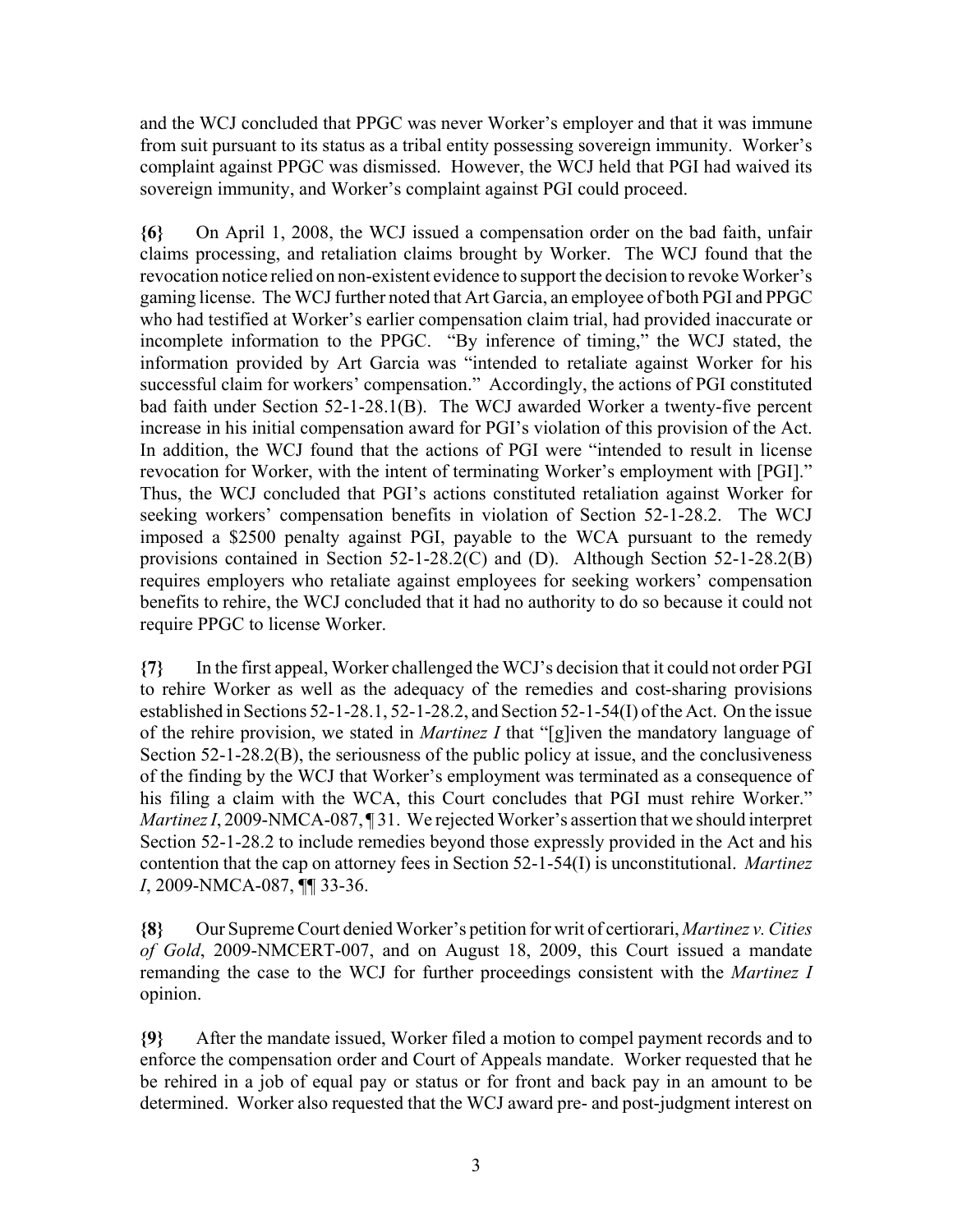all amounts due. PGI filed a response, arguing that any award for pre- and post-judgment interest should be denied. PGI also argued that with regard to Worker's request for reinstatement, "[t]here remain issues of material fact to be determined which may necessitate that [PGI] present additional evidence to the [c]ourt."

**{10}** The WCJ held a hearing on October 5, 2009, during which PGI's human resources director testified and presented evidence that there were no jobs within PGI that did not require a gaming license and that gaming licenses must be issued by the PPGC. Because Worker did not have a license, he would not be rehired. The WCJ filed a memorandum opinion on October 16, 2009, ruling that the twenty-five percent bad faith penalty provision due to Worker was \$1,702.78. In addition, the WCJ concluded that "[n]otwithstanding the direction from the Court of Appeals the [WCA] is without authority to require [PPGC] to license Worker in order that he may be reemployed by PGI." The opinion was silent on Worker's request for pre- and post-judgment interest.

**{11}** In this second appeal, Worker asserts that bad faith damages under the Act are inadequate when a worker is terminated and cannot be rehired. Worker further contends that pre- and post-judgment interest should be awarded on all damages awarded, and the attorney fees provisions in the Act are either unconstitutional or ambiguous. We address each argument in turn.

# **DISCUSSION**

## **The Adequacy of Bad Faith Damages Under the Act**

**{12}** On remand, the WCJ again concluded that he could not require PGI to rehire Worker. In light of that ruling, Worker does not argue that because the WCJ failed to follow our mandate, its decision is erroneous as a matter of law. Instead, Worker contends that because he "[cannot] and will not be rehired by [PGI,]" we should look for other remedies to compensate him. He asks this Court to provide compensation benefits for the statutory period of 500 weeks in lieu of his rehire. Worker asks us to be guided by fundamental fairness and argues that Section 52-1-28.2 can be interpreted to include other remedies when the employer cannot rehire a worker fired in retaliation for seeking medical and compensation benefits. We disagree, and Worker gives us no authority for this proposition. *See In re Adoption of Doe*, 100 N.M. 764, 765, 676 P.2d 1329, 1330 (1984) (noting that where a party cites no authority to support an argument, we may assume no such authority exists).

**{13}** PGI, on the other hand, continues to argue—as it did in *Martinez I*—that PPGC has full authority to revoke Worker's license; Worker was provided an appeal process to seek reinstatement of his gaming license, which he did not do; and PPGC is not subject to the jurisdiction of the WCA. PGI claims that it cannot rehire Worker because he does not have a license to do his old job. Apparently undeterred by the WCJ's findings that the actions of PGI in terminating Worker constituted bad faith, PGI continues to disparage Worker and says that "Worker should learn that, when working for a tribal entity, [he is] possibly subject to federal, state and tribal law and that these laws are not necessarily in harmony." Further,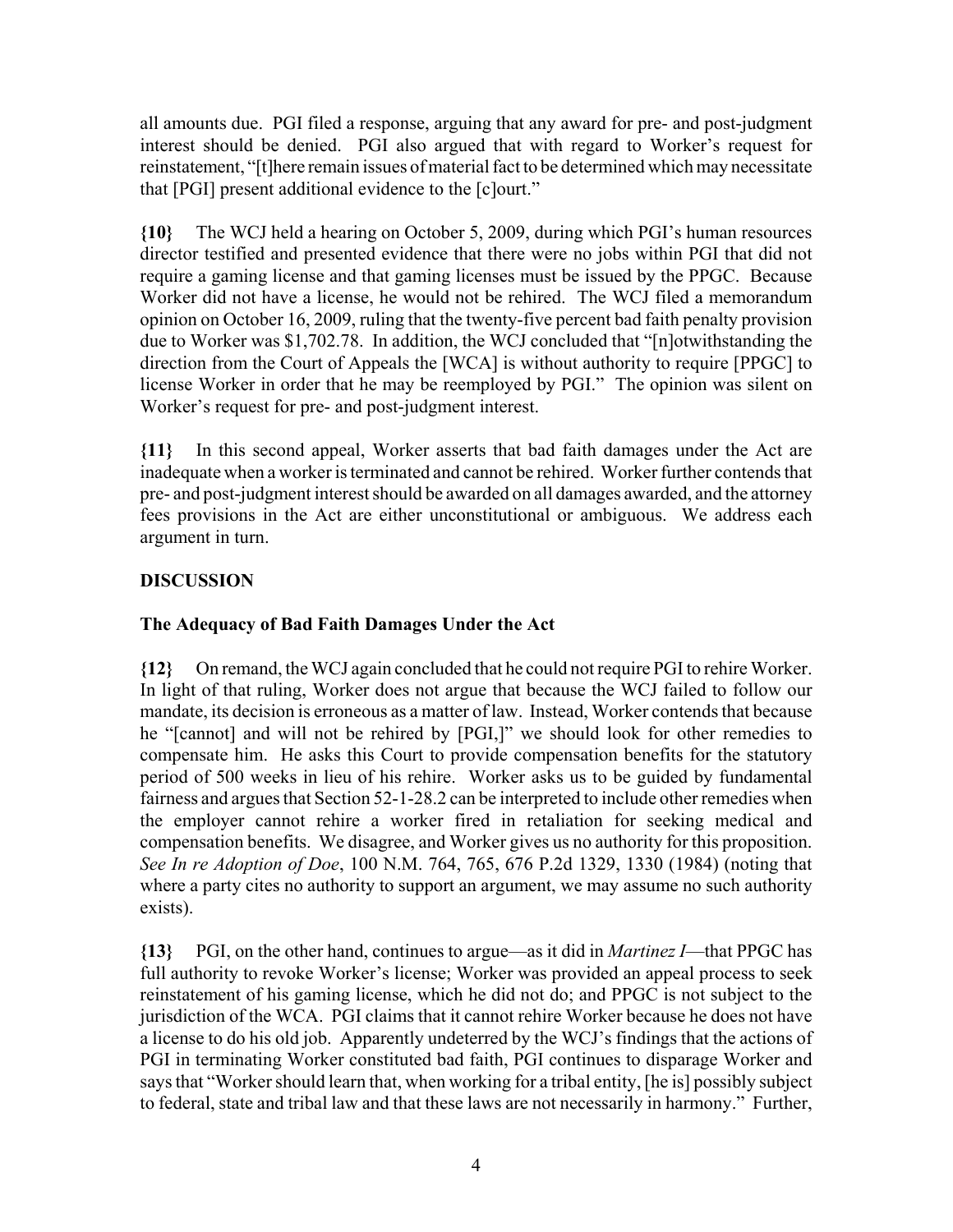in response to Worker's contention that he has been unemployed since his termination, PGI states that Worker's assertion "shows a complete ignorance of federal and tribal law" and that "[b]oth Worker and his attorney should learn that they must exhaust their tribal remedies before bringing their complaints to another forum." PGI apparently still refuses to acknowledge its role in Worker's termination. In particular, PGI continues to ignore the WCJ's findings that Worker's gaming license was revoked because of the actions of PGI and that the person who "provided inaccurate or incomplete information to the [PPGC]" resulting in Worker's license revocation is the same person who is also "an employee and agent of [PGI] and [PPGC]." In any event, these issues have already been decided in *Martinez I*, and we do not revisit them here.

**{14}** As we have noted, PGI argues that the bad faith damages—essentially the award of no damages in this case—are adequate and that it simply cannot rehire Worker. Worker cites to cases in which courts in other jurisdictions have fashioned alternative remedies, such as back pay and front pay, when the reinstatement of a terminated employee is not feasible. However, those cases were decided in the context of a range of available remedies to make the injured worker whole and are therefore not helpful to this decision. *See, e.g.*, *Whittington v. Nordam Group Inc.*, 429 F.3d 986, 1000 (10th Cir. 2005) (holding that front pay is an equitable remedy in age discrimination case); *Mechling v. K-Mart Corp.*, 574 N.E.2d 557, 559 (Ohio Ct. App. 1989) (holding that an employee who had been discharged for filing a workers' compensation claim was entitled to reinstatement of benefits, even though that remedy was not specifically mentioned in the statute). Accordingly, we must rely on the language of the Act to determine its meaning.

**{15}** We recognize that some state statutes provide that employers must rehire but that when an employer refuses to do so, it must pay the employee lost wages. *See, e.g.*, Wis. Stat. Ann. § 102.35(3) (West 2005). The Act, however, is unequivocal in its language. It is short, unambiguous, and to the point. We repeat Section  $52$ -1-28.2(B)'s requirement that "[a]ny person who discharges a worker in violation of Subsection A of this section *shall rehire* that worker pursuant to the provisions of the . . . Act . . . provided the worker agrees to be rehired." (Emphasis added.) This statutory provision does not recognize that an employer might have legitimate business reasons for not rehiring the employee nor does it allow consideration of any other remedies as a substitution for rehire. More importantly, nothing in Section 52-1-28.2(B) allows an employer who has acted in bad faith and with "willful, wanton or reckless disregard" of a worker's rights to escape with no sanction as the WCJ decided in this instance. *See* § 52-1-54(I).

**{16}** As we explained in *Martinez I*, "by enacting Section 52-1-28.2(B), the Legislature expressly set out the clear mandate that the act of retaliatory discharge is a clear violation of public policy." *Martinez I*, 2009-NMCA-087, ¶ 30 (alteration omitted) (internal quotation marks and citation omitted). The overall purpose of the Act would be seriously undermined if employers could be relieved of the responsibility expressly placed upon them by the Act by openly discharging workers for exercising their statutory rights. Further, exempting an employer from the mandatory rehiring requirements of the statute permits it to defeat the Legislature's intent with regard to compensating a worker who has been retaliated against. To allow such a result would open the door for virtually every employer to circumvent the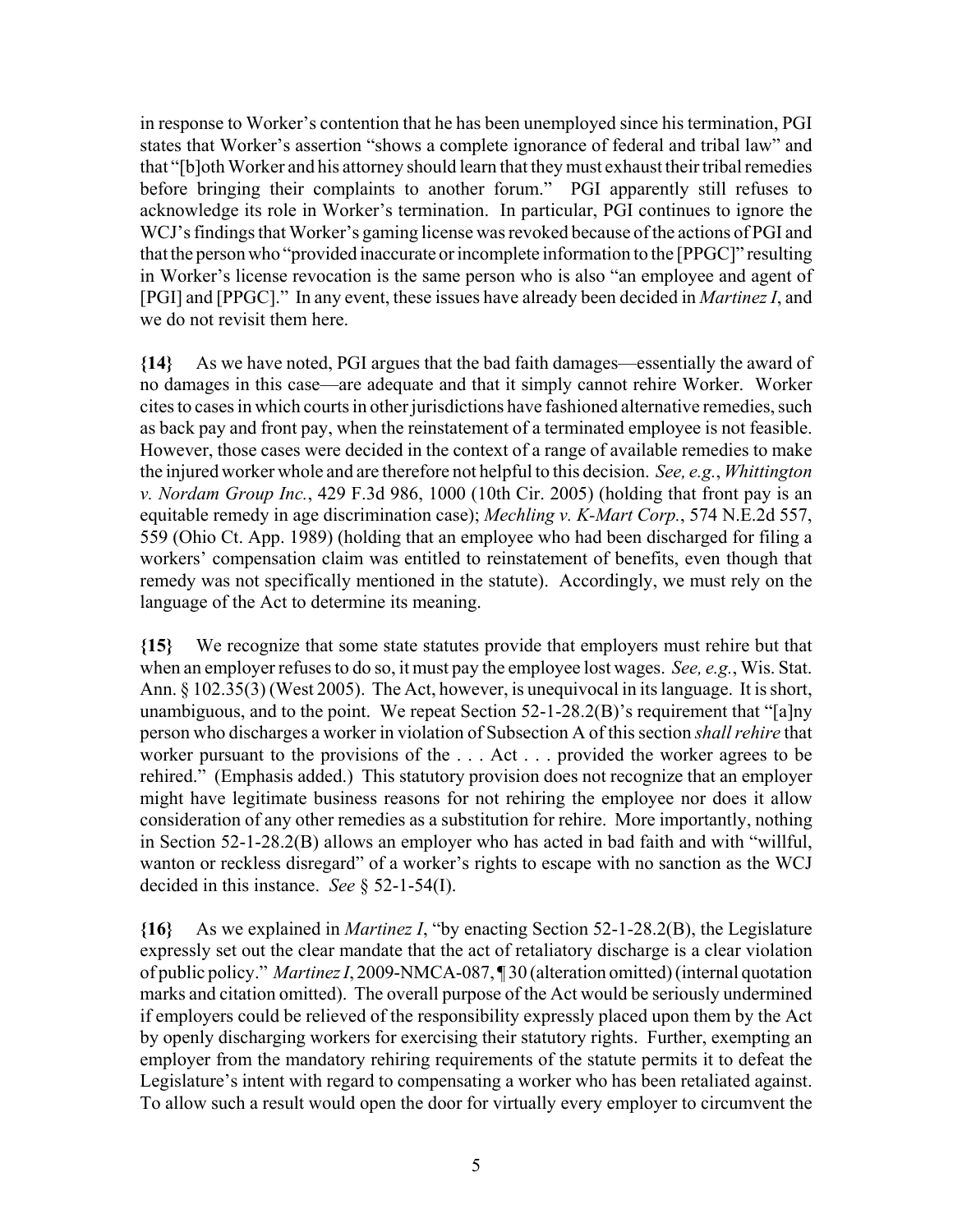statutory mandate by arguing that it had a valid justification as to why it could not rehire a terminated worker. Finally, we observe that such an exemption could readily discourage employees from exercising their rights under the Act.

**{17}** In this case, our mandate and opinion in the prior appeal limited the WCJ to issuing an order requiring PGI to rehire Worker. "It is well settled that the duty of a lower court on remand is to comply with the mandate of the appellate court, and to obey the directions therein without variation[.]" *Vinton Eppsco Inc. of Albuquerque v. Showe Homes, Inc.*, 97 N.M. 225, 226, 638 P.2d 1070, 1071 (1981) (emphasis omitted). Where there is a question as to whether a lower court followed this Court's mandate on remand, "[i]t is within the power, and it is the duty, of this [C]ourt to construe its own mandate in case there is any ambiguity in the same." *State ex rel. Bujac v. Dist. Ct. of Second Judicial Dist.*, 28 N.M. 28, 32, 205 P. 716, 718 (1922). We review the question of whether the WCJ has followed its authority on remand de novo, as it involves a question of law. *See Garcia v. Garcia*, 2010- NMCA-014, ¶ 27, 147 N.M. 652, 227 P.3d 621, *cert. quashed*, 2010-NMCERT-007, 148 N.M. 611, 241 P.3d 612.

**{18}** In *Martinez I*, this Court reversed in part the WCJ and remanded with the instruction that PGI must rehire Worker in accordance with the mandatory provision of Section 52-1- 28.2(B). *Martinez I*, 2009-NMCA-087, ¶ 37. We did not mandate that the WCJ make findings related to whether PGI could or would rehire Worker, or whether alternative remedies existed. Rather, we mandated that the WCJ order PGI to rehire Worker, which the WCJ did not do. Instead, at PGI's request, the WCJ held a hearing and then concluded that "[n]othwistanding direction from the Court of Appeals the [WCA] is without authority to require [PPGC] to license Worker in order that he may be reemployed by PGI." By virtue of the WCJ's failure to follow our mandate, its decision is erroneous as a matter of law. We remand again with instructions to the WCJ to order PGI to rehire Worker.

## **Pre- and Post-Judgment Interest**

**{19}** Worker argues that he is entitled to pre- and post-judgment interest on previously awarded damages and attorney fees. Specifically, Worker contends that he is entitled to such interest because the judgments in this case for the bad faith damages to Worker and bad faith award of attorney fees were entered in April and June 2008 and were not paid until September and December 2009. We turn first to the issue of pre-judgment interest and then address Worker's request for post-judgment interest.

**{20}** Whether to award pre-judgment interest pursuant to NMSA 1978, Section 56-8-4 (2004) is a decision left to the sound discretion of the WCJ, and we will reverse only for an abuse of that discretion. *See Gonzales v. Surgidev Corp.*, 120 N.M. 133, 150, 899 P.2d 576, 593 (1995). Section 56-8-4(B) provides:

[T]he court in its discretion may allow interest of up to ten percent from the date the complaint is served upon the defendant after considering, among other things: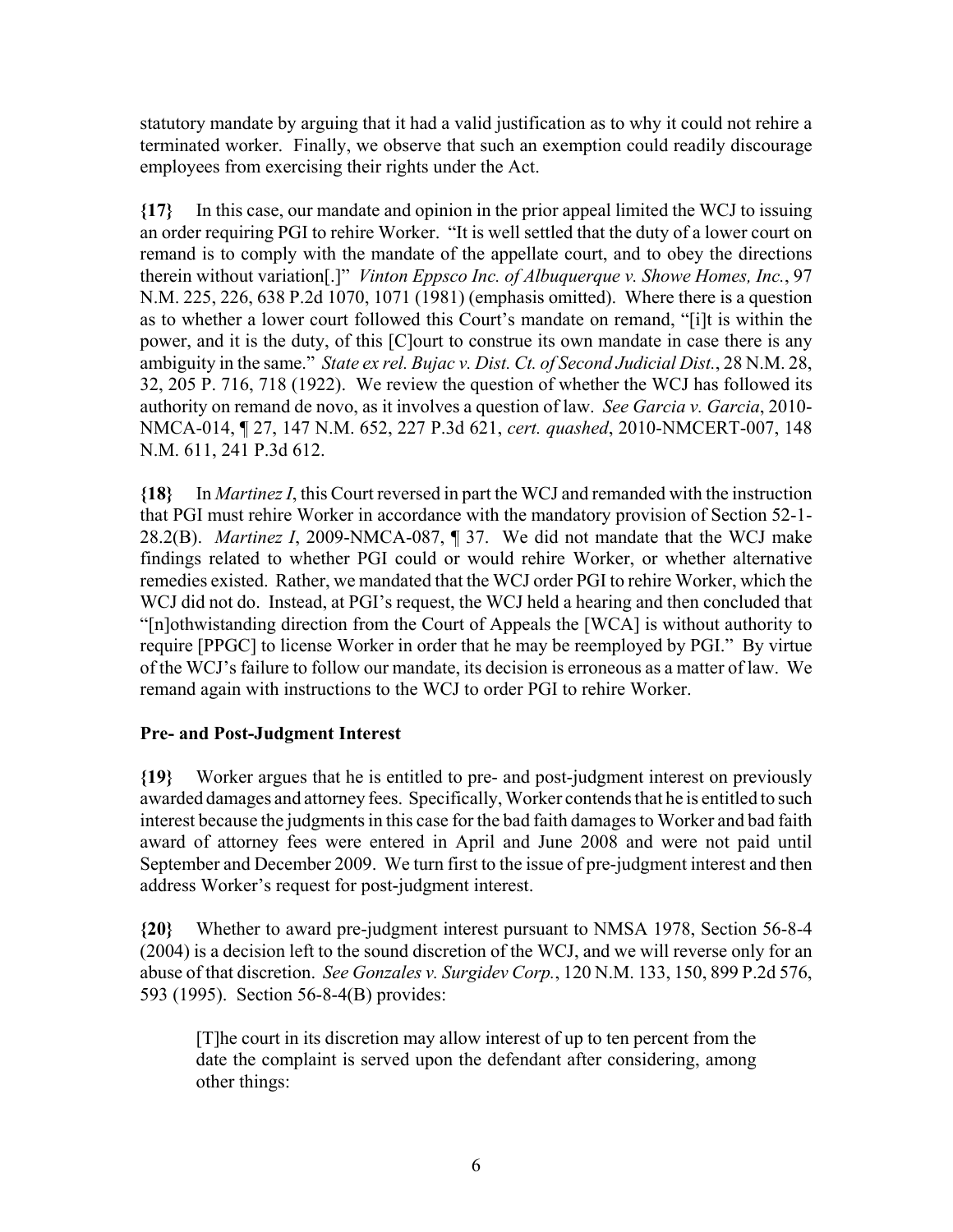(1) if the plaintiff was the cause of unreasonable delay in the adjudication of the plaintiff's claims; and

(2) if the defendant had previously made a reasonable and timely offer of settlement to the plaintiff.

**{21}** The WCJ did not address or make any specific factual findings regarding Worker's request for pre-judgment interest in his memorandum opinion or compensation order. We assume therefore—and the parties do not disagree—that Worker's motion was denied. Our Supreme Court has stated that a court's reasons for denying pre-judgment interest need not be in writing but need only be ascertainable from the record and not contrary to logic and reason. *Gonzales*, 120 N.M. at 150, 899 P.2d at 593.

**{22}** Worker here does not contend that the WCJ abused his discretion in failing to grant Worker pre-judgment interest. Rather, he argues only that there was "ample evidence" to support such an award based on the bad faith actions of PGI. We observe that Section 56-8- 4(B) is a discretionary statute designed to encourage settlement and discourage delay. In this case, Worker does not argue that PGI caused any unreasonable delay in the proceedings or that it made an unreasonable settlement offer prior to trial. He argues only that "there was substantial cause to believe from the initial filing of the [a]pplication by . . . Worker and his witness that bad faith and wrongful termination had been committed." Under the circumstances, we cannot say that the WCJ's ruling denying Worker's request for prejudgment interest was contrary to logic and reason.

**{23}** Worker next contends that he is entitled to post-judgment interest at a rate of fifteen percent. Section 56-8-4(A) states the following:

Interest shall be allowed on judgments and decrees for the payment of money from entry and shall be calculated at the rate of eight and three-fourths percent per year, unless:

(1) the judgment is rendered on a written instrument having a different rate of interest, in which case interest shall be computed at a rate no higher than specified in the instrument; or

(2) the judgment is based on tortious conduct, bad faith or intentional or willful acts, in which case interest shall be computed at the rate of fifteen percent.

**{24}** PGI seems to argue that because it was not responsible for any delay in enforcing the WCJ's original compensation order, the WCJ properly denied Worker's request for postjudgment interest. However, unlike a discretionary award of pre-judgment interest under Section 56-8-4(B), "an award of post-judgment interest under Section 56-8-4(A) is mandatory." *Nava v. City of Santa Fe*, 2004-NMSC-039, ¶ 22, 136 N.M. 647, 103 P.3d 571. Further, this Court has noted that "[w]hen a judgment is based on tortious conduct, bad faith, or a finding that the defendant acted intentionally or willfully, a court *must* award interest at the higher rate of [fifteen] percent." *Pub. Serv. Co. of N.M. v. Diamond D Constr. Co*., 2001-NMCA-082, ¶ 55, 131 N.M. 100, 33 P.3d 651 (emphasis added). Here, the WCJ specifically found that PGI intended to retaliate against Worker for his successful workers'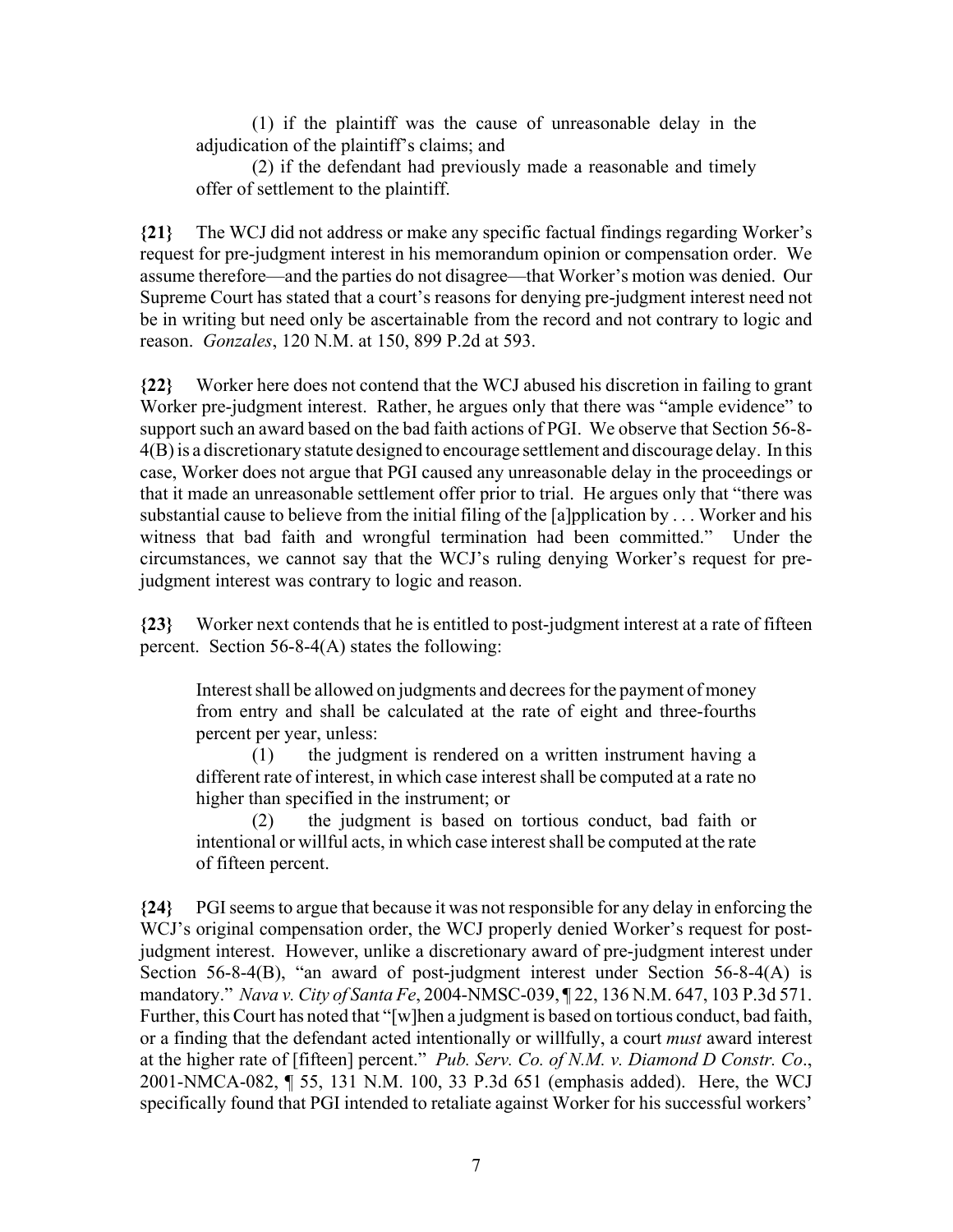compensation claim, that the actions of PGI constituted bad faith, and that PGI's actions amounted to "fraud, malice, oppression or willful, wanton or reckless disregard of the rights of [Worker]." As a result, post-judgment interest for Worker's successful bad faith claim should have been awarded and computed at the proper rate of fifteen percent. We reverse the WCJ's denial of post-judgment interest to Worker.

### **Attorney Fees Provisions Under the Act**

**{25}** In this second appeal, Worker again argues that the cap on attorney fees under the Act is unconstitutional and urges us to "depart from the plain meaning of the statute because not to do so results in an absurdity." Worker's arguments were previously raised and addressed in *Martinez I*. In that opinion, we cited to *Wagner v. AGW Consultants*, 2005- NMSC-016, ¶ 3, 137 N.M. 734, 114 P.3d 1050, in which our Supreme Court held that the fee limitations in Section 52-1-54(I) are constitutional. *Martinez I*, 2009-NMCA-087, ¶ 36. Accordingly, we said, "[w]e have no authority to do as Worker requests." *Id.* As we have previously decided this issue in *Martinez I*, we do not reach this question again today.

## **CONCLUSION**

**{26}** Pursuant to Section 52-1-28.2(B), we reverse the WCJ and remand with instructions to order PGI to rehire Worker. We affirm the WCJ's denial of pre-judgment interest, but we reverse on the issue of post-judgment interest as set forth above. Finally, we affirm on the issue of attorney fees.

## **{27} IT IS SO ORDERED.**

## **LINDA M. VANZI, Judge**

**\_\_\_\_\_\_\_\_\_\_\_\_\_\_\_\_\_\_\_\_\_\_\_\_\_\_\_\_\_\_\_\_\_\_\_\_\_\_**

**WE CONCUR:**

## **JAMES J. WECHSLER, Judge**

## **MICHAEL E. VIGIL, Judge**

**Topic Index for** *Martinez v. Pojoaque Gaming, Inc.***, No. 29,975**

| AЕ    | <b>APPEAL AND ERROR</b>   |
|-------|---------------------------|
| AE-RM | Remand                    |
| AE-SR | <b>Standard of Review</b> |

 $\mathcal{L}=\{1,2,3,4,5\}$ 

**\_\_\_\_\_\_\_\_\_\_\_\_\_\_\_\_\_\_\_\_\_\_\_\_\_\_\_\_\_\_\_\_\_\_\_\_\_\_**

| EL    | <b>EMPLOYMENT LAW</b>            |
|-------|----------------------------------|
| EL-TE | <b>Termination of Employment</b> |